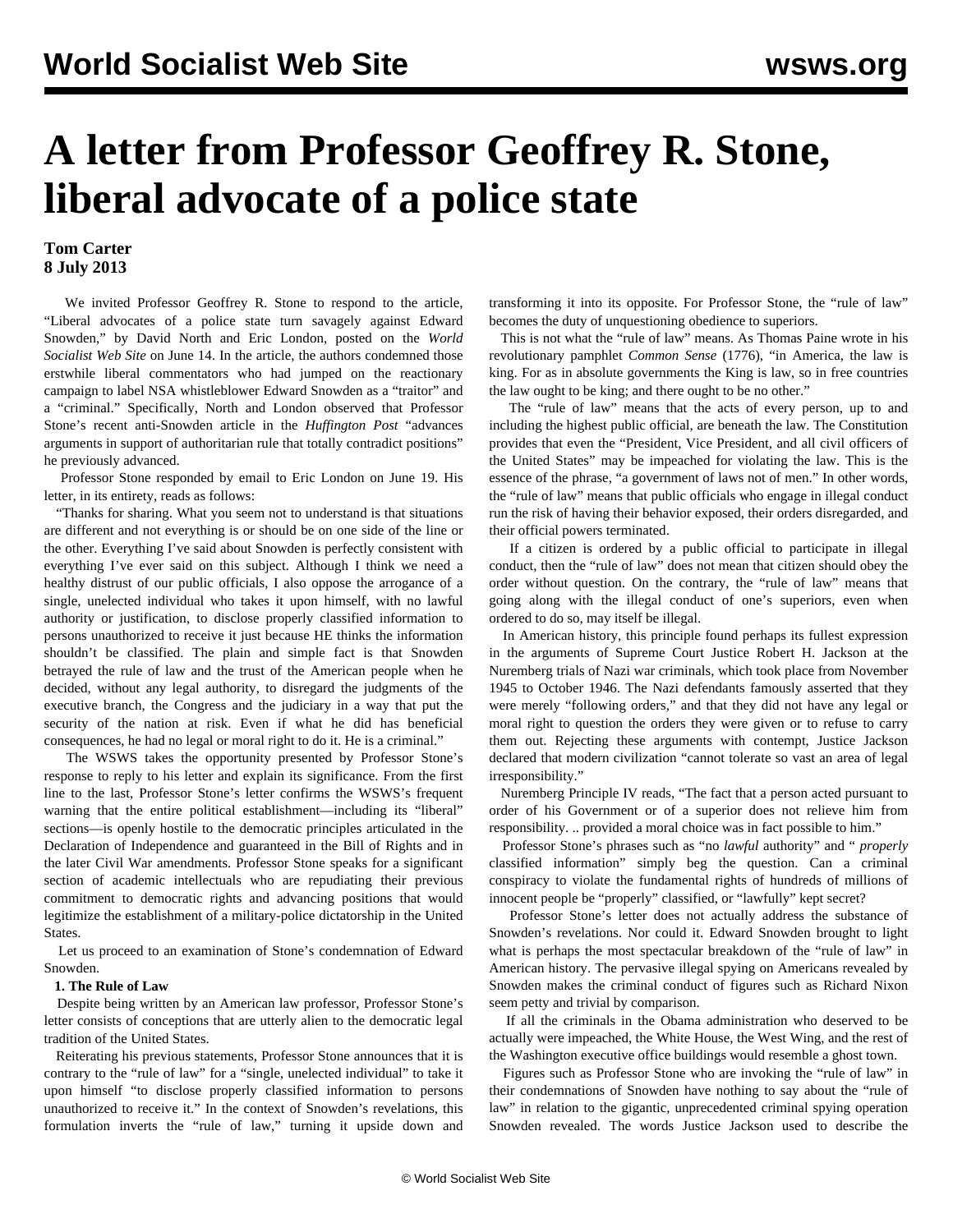hypocritical posturing of the Nuremberg defendants applies in full force to Snowden's persecutors. These men, Jackson declared, "are surprised that there is any such thing as law. These defendants did not rely on any law at all. Their program ignored and defied all law.. .. International Law, natural law, German law, any law at all, was to these men simply a propaganda device to be invoked when it helped and to be ignored when it would condemn what they wanted to do."

#### **2. The Pentagon Papers and "national security"**

 Professor Stone announces, as though it was an established fact, that Snowden's revelations "put the security of the nation at risk." This argument, which is also made in relation to Bradley Manning and Julian Assange, is false and misleading.

 Similar arguments were made in the case of the Pentagon Papers, famously leaked by Daniel Ellsberg and published on the front page of the *New York Times* in 1971. The Pentagon Papers consist of 47 volumes cataloguing the dirty and bloody history of US involvement in Vietnam from 1945 to 1967. The papers revealed systematic deceit and lying by successive American administrations, from which the trust of the American population for the government has never fully recovered.

 Seeking to prevent publication of the Pentagon Papers, the government sued the *New York Times*. Government lawyers argued that "national security" required the papers to remain secret. The argument was even made that, as a direct and foreseeable result of publication, thousands of American soldiers overseas would be killed.

 In its defense of the publication of the Pentagon Papers, the *New York Times* insisted that it was not sufficient for the government to invoke a general and abstract connection between publication and a subsequent event injurious to security. It had to demonstrate a clear, unambiguous, and virtually immediate threat to the lives of citizens or soldiers. In other words, the causal connection between the exposure of government secrets and a specific bad event had to be irrefutably direct.

 The Nixon administration's argument was rejected by the Supreme Court in the case of *New York Times Co. v. United States* (1971). It is worth quoting at some length from the concurring opinion by Justice Hugo L. Black:

 "The word 'security' is a broad, vague generality whose contours should not be invoked to abrogate the fundamental law embodied in the First Amendment. The guarding of military and diplomatic secrets at the expense of informed representative government provides no real security for our Republic. The Framers of the First Amendment, fully aware of both the need to defend a new nation and the abuses of the English and Colonial governments, sought to give this new society strength and security by providing that freedom of speech, press, religion, and assembly should not be abridged. This thought was eloquently expressed in 1937 by Mr. Chief Justice Hughes… when the Court held a man could not be punished for attending a meeting run by Communists.

 "The greater the importance of safeguarding the community from incitements to the overthrow of our institutions by force and violence, the more imperative is the need to preserve inviolate the constitutional rights of free speech, free press and free assembly in order to maintain the opportunity for free political discussion, to the end that government may be responsive to the will of the people and that changes, if desired, may be obtained by peaceful means. Therein lies the security of the Republic, the very foundation of constitutional government."

 Justice Black and Professor Stone are both titled as experts in US law, but that is where the similarities end. Justice's Black's writing is recognizable as the language of bourgeois democracy. Professor Stone writes in the language of a police state: "authority," "security," "betrayal," the "judgments of the executive."

 In the final analysis, the only "security" put at risk by Snowden's disclosures is that which shields government officials from the public exposure of their criminal and unconstitutional practices.

#### **3. What Professor Stone does not say**

 The WSWS article by North and London took issue with Professor Stone's emphatic declaration that there was "no reason on earth" that anyone in Snowden's position could ever disclose classified information to the public.

 North and London wrote: "This is an astonishing declaration! *'No reason on earth…* '? In other words, an employee of the state must keep his mouth shut and refrain from exposing criminal activity no matter how injurious it may be to the rights of the American people. *'No reason on earth* '! What if a civil servant uncovers a secret memorandum authorizing the assassination of a citizen? Or plans for the mass incarceration of political dissidents?"

 Professor Stone does not reply to these questions. The conclusion can be reasonably drawn that that Stone meant what he wrote: There is "no reason on earth" that justifies the exposure of classified information, even when the information exposes blatantly criminal activity.

#### **4. "Elected" officials and the Führer principle**

 Professor Stone, in his initial comment on the *Huffington Post* as well as in his reply to the WSWS, goes out of his way to declare that Snowden is "unelected" and that he is disregarding the orders of "elected" officials, presumably such as Obama. This is a tendentious and deceitful argument. In effect, it endows an election with the character of a plebiscite—that is, an empty ritual which serves only to provide a pseudo-democratic veneer for dictatorial rule. Those who carried out the American Revolution never conceived of an election as a blank check for those who win office. Once elected, officials have no right to expect the obedience of the citizenry, let alone unquestioned submission to their will. They confront constitutional restraints on the exercise of their limited powers, and violations of the law expose them to impeachment and prosecution.

 President Obama, for the record, won a tightly controlled, heavily manipulated, and closely scripted election in 2012. His campaign, as with his Republican opponent, was funded to the hilt with unprecedented contributions from corporate and financial backers, while third parties were systematically excluded from the ballot. As Snowden has pointed out, moreover, Obama's election victories were the result of lies.

 According to the latest polls, a majority of Americans disapprove of this "elected" president's handling of issues affecting democratic rights. The NSA spying program, in particular, is profoundly unpopular. Despite being "unelected," Snowden enjoys a base of support far broader than Obama.

 More importantly, there is a strong whiff of fascism in this emphasis on the powers of "elected" versus "unelected" individuals. According to fascist logic, the dictator is elected, therefore he represents the "will of the nation." Further, because the dictator represents the national will, he is above the law, and it is "undemocratic" to oppose him or to disobey his directives. In Germany this was known as the *Führerprinzip* ("the Führer principle"). Nazi propaganda minister Joseph Goebbels, in one infamous speech, declared: "The Führer is always right!"

 According to the democratic legal tradition, the law applies in full force to both elected and unelected individuals without making any distinction among them. If a person is charged with a crime, it is no defense to say, "But I was elected!" If an elected person ignores the law, is it is the duty of everyone who finds out about such illegal conduct to disclose it to the public. This, it is hoped, will facilitate the impeachment of the crook who was elected.

#### **5. A few words about morality**

 It is one thing to argue, however flimsy the argument may be, that Snowden had no legal right to disclose the NSA's spying programs to the public. It is quite another to argue, as Professor Stone does in his letter, that Snowden had no *moral* right to do so. Since Professor Stone raises the issue of morality, we include a few words of our own on the subject.

Professor Stone does not comment on whether the Obama